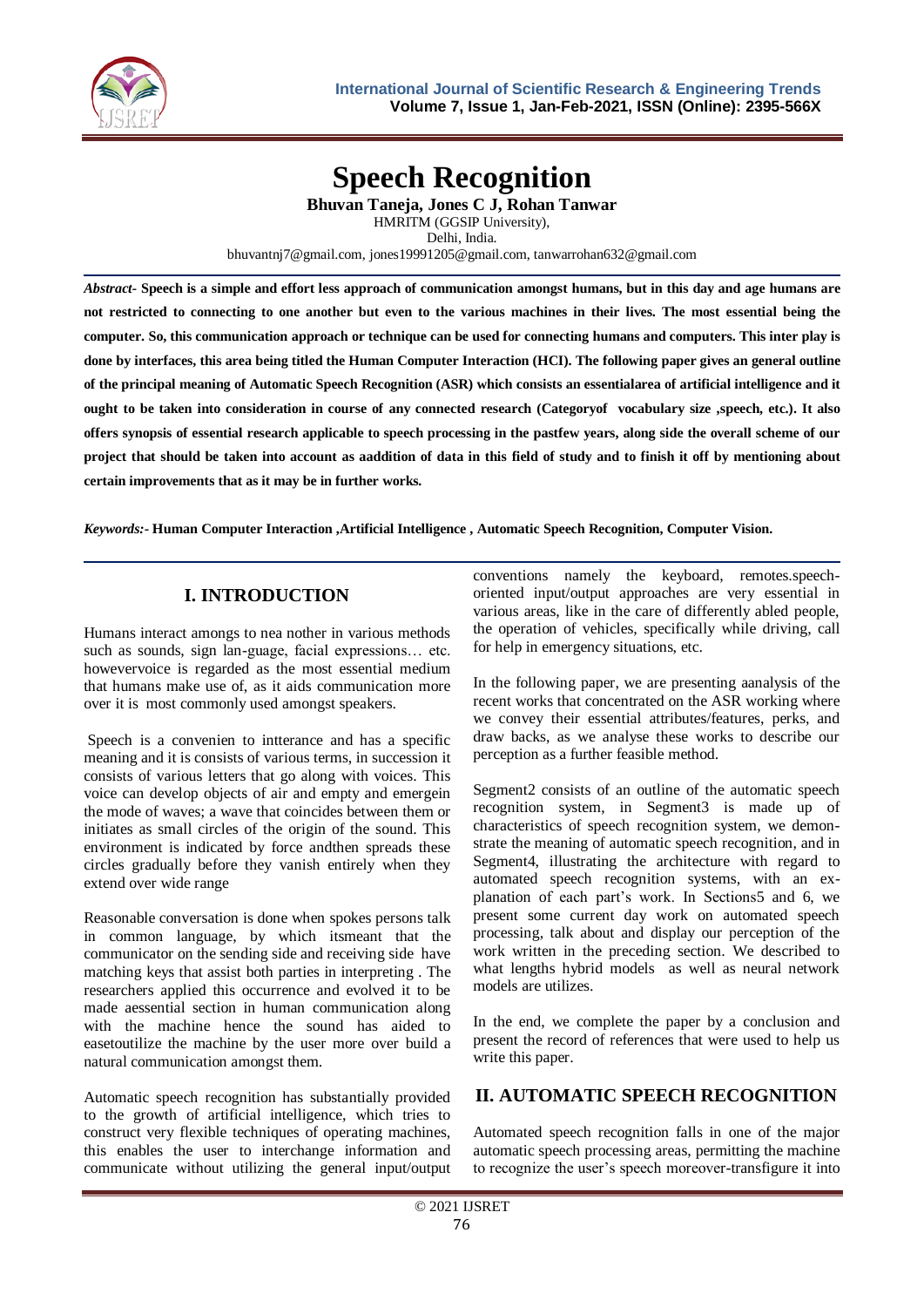

a chain of words viaa given program/code, consequently building a somewhat natural communication amongst man and machine.

Automated speech recognition additionally known as speech recognition; its feasible to be interpreted as graphical representations of frequencies dischargebe-ing a function of time. Each and every speech processing approaches (speaker identification, speech synthesis along with processing speaker verification) make it feasible to build a voice interfacesi.e Human Machine Interface alternatively achieve voice interactivity.

Voice recognition is feasible forvarious applications which are the following:

- Voice services: weather applications, speaking clock, race results, etc.
- Data recording , Quality management.
- Avionics, Training .
- Vocal instructions , Disabled assistance.

We can further bring up embedded voice recognition modules, like in mobile phones or rather in cars: car stereo, on board navigation systems on the Internet , air conditioning having voice commands along with others.

## **III. CHARACTERISTICS REGARDING SPEECH RECOGNITION SYSTEM**

There exist numerous variables contained in the systems in relation to speech recognition also it is essential to be aware of these variables in order to work out the algorithm suitable to the system along with the most significant of these variables:

#### **1. Classification of Speech in a majority of studies, speech is categorized into four types:**

- **1.1 Isolated Words:** This category typically needs a mute (silence gap) in the middle of utterances.
- **1.2 Connected Words:** Word systems happen to be alike isolated words, the sole dissimilarity between themes to permit unconnected words to merge along with a slight pausein the middle of those words.
- **1.3 Continuous Speech:** The participants of the already statedcategory talk more or less normally, while the machine sets the content. It is among the hardest of systems.
- **1.4 Spontaneous Speech:** Near the fundamental level, its conceivable to think of it as a speech which is natural sounding further more not robot like or rehearsed.

Expanse orsize of vocabulary utilized inside speech recognition system is essentialas it influences the complexity more over the processing requirements as well as it decides the precision in respect to the system. We take into account that there exists applications that almost

not utilize words, while others stand in need of utilization of a gigantic number.

#### **2. There are no specified definitions, how ever we can explain them in the following manner:**

- **2.1 Small vocabulary:** Which consists of around tens of sets of words,
- **2.2 Medium vocabulary:** Which consists of around hundreds of sets of words,
- **2.3 Large vocabulary:** Which consists of around thousands of sets of words,
- **2.4 Very-large vocabulary**: Which consists of around tens of thousands of sets of words.

#### **3. Speaker Dependence:**

- **3.1 Speaker dependent system:** Where it is required by the systems that the user trains the system using the user's voice.
- **3.2 Speaker independent system:** Where the systemsis developed for any general speaker and not any specific/particular speaker.
- **3.3 Speaker adaptable system:** Where the system developed adapts to the traits /aspects of the current speakers.

### **IV. GENERAL ARCHITECTURE OF AUTOMATED SPEECH RECOGNITION**

The rudimentary objective pertaining to speech recognition system is for the device to have the ability to input/listen moreover be able to process /understand the spoken or audio data to construct the accepted decision, how ever can the a for ementioned be work able?

#### **1. Analysis:**

The initial step of the system is the study/analysis pertaining to speech signal to be the end most out come, a sequence of spoken terms. In the middle of these two stages, the system displays various stages that happen to be frequently built over the statistical approach.

Normally, the speech recognition system contains five components which are presented in the following figure. Speech analysis is the initial step of speech processing, it permits to pick the frame size so as the machine is able to segment the input signal which is consid-ered to createa further analysis pertaining to the speech segment.

#### **Speech analysis can be achieved by using three techniques:**

- **1.1 Segmentation Analyses:** The intention of the given phase is to draw out the speaker's information utilizing the frame consumption having size from 10 to 30 ms. [25]
- **1.2 Sub Segmental Analysis:** This intention of the given phase is to inspect as well as draw out the features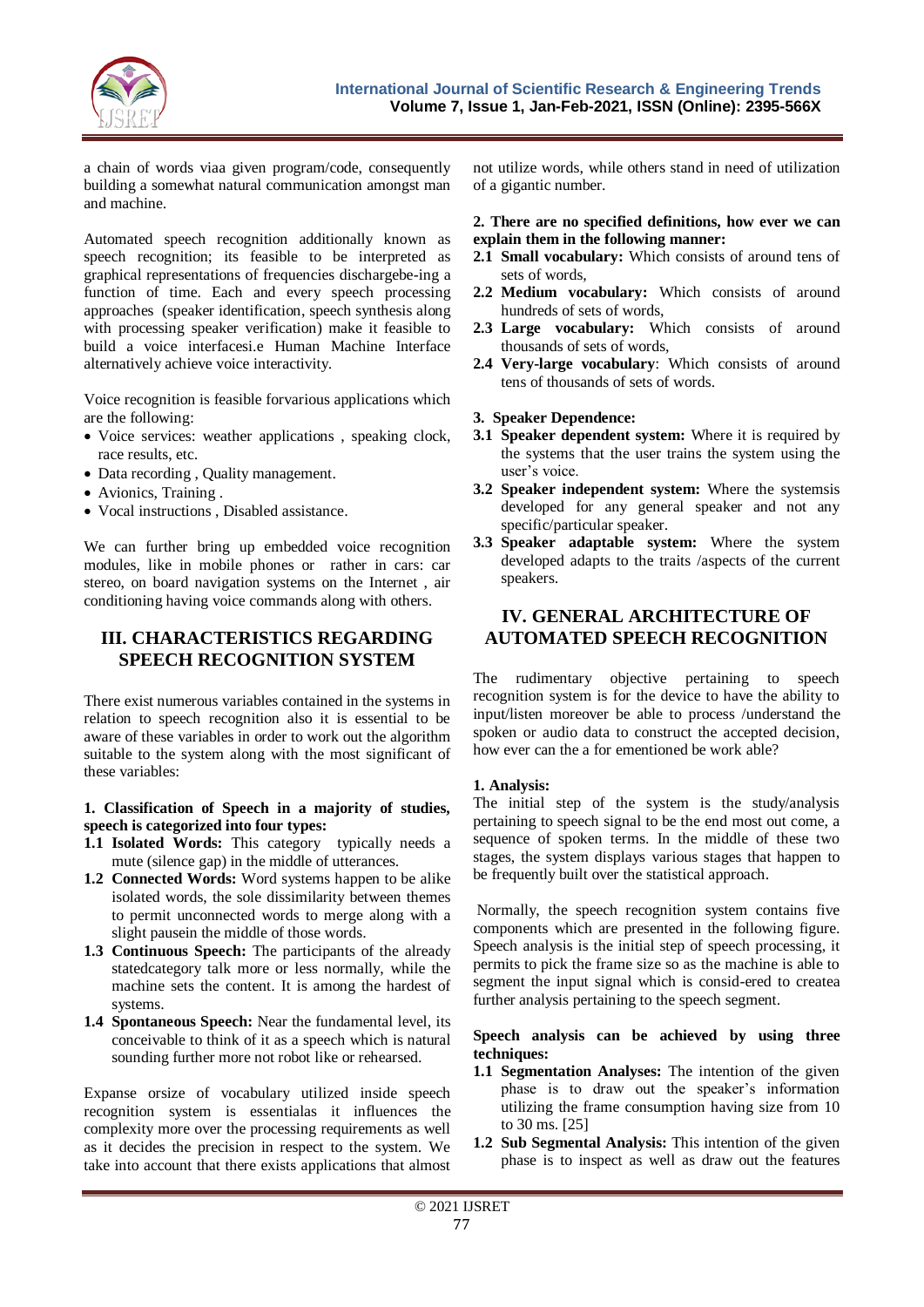

pertaining to the excitation state [24], and for that utilizing a frame from the given size of 3 to 5 ms.

**1.3 Supra Segmental Analysis:**The intention of the given phase is to inspect as well as get the features of the speaker's behavioral character. [24]

#### **2. Language Model:**

- The language model is split into two categories:
- **2.1 Deterministic (or grammatical):** Is created by language specialists.
- **2.2 Stochastic (or Statistical):** These models are the product of an unsupervised language model roughly calculated on a learning corpus. Majority cases initiate accompanied with a group of vacant parameters aforesaid are roughly calculated in the course of monitoring of linguistic/verbal data. [26]
- **2.3 Pronunciations Model:** This is constructing a language model:procedure for writing a word.
- **2.4 Acoustic Model:** This model allows it to foretell almost all the plausible pho-nemes pertaining the audio which is input. [27]
- **2.5 Decoder Speech text:** This consists of a mixture of preceding designs to come up with the most probable text transcription for the stated speech statement.

## **V. RELATED WORK**

Deep neural networks consist of the current techniques that have promoted remarkably to the progress pertaining to speech recognition.

**Zied Elloumi** along with al [30], suggested a multi tasking system for efficiency /performance prediction. The a for ementioned system is established on the basis of convolutional neural network. This appeared following the comparison amongst the techniques, onstructed on learned attributes, and an technique build on pre-defined aspects (already engineered features).

The data utilized in this analysis was a group of Frenchlanguage programs: a subgroup pertaining to Quaero1 corpus, the details/data in possession of ETAPE project [28], the details/data in possession of ESTER 1 & ESTER 2 [31] assessment systems, the data/details pertaining to REPERE assessment system [29]. The conclusions acquired in this test also the prediction done by CNN is one step ahead than the comparative technique in the language of MAE (Mean Absolute Error) as well as Kendall scores moreover the combined inputs of texts as well as signals show positive conclusion also superior performance, moreover the CNN (convolu-tional neural networks) predicts along with utmost accuracy the distribution per-taining to word error rates on a group/collection of words.

**Laszlo Toth** [1] recommended a straight forward /uncomplicated technique, which binds two techniques

consisting of deep neural networks standard technique done by ReLU along with linear augmentation technique done by Ghahremani et al [20], he recommended to disregard computation pertaining to activation function regarding subgroup of neurons in one and all of network layer which consequently plays a role of linear units more over the database utilized in this experiment is named TIMIT. The worth while thing related to this given experimentation is that this is a simple alteration more over it minimizes the costs/charges pertaining to computing also in every single experimental arrangements the linearly rising ReLU network outplayed the basic ReLU network, moreover it is effective or slightly superior comparing to max out network whenever it is utilized on a larger/wider network , as it happens it also outplayed the maxout network for a greater lot size. However the flaw of this experiment is that it was not able to outplay the maxout network efficiency on the TIMIT2 database [1], also attain the identical error rate pertaining to lesser batch sizes.

**Yuki Saito** along with al [2] recommended a technique to figure out the dis-course quality problem, this technique permits to construct a training algorithm pertaining to high-grade parametric vocal synthesis contered on deep neural net-work (DNN) moreover utilizing the basic ATR3 information which comprises of two neural networks which are the following :

- Discriminator to determine natural samples along with generating moreover can be deciphered as antispoofing
- Generator to delude/mislead the discriminator.

The auditory models are the ones responsible that forms/make the placing of the parameters pertaining to generic words similar to that of natural speech. The suggested technique was utilized in one DNN-based TTS (Text-to-Speech) and the other VC (voice conversion) systems also at identical moment utilized in statistic-al parametric techniques moreover for glottal wave synthesis.

Further more, the algorithm to counter balance the general **Gregory Gelly** along with **Jean- Luc Gauvain** [8], recommended an optimization technique pertaining to neuron network; the operation improves every single SAD system parameter consequently the outcome presents that the algorithm gives us substantial enhancement in speech quality/standard in one TTS and the other VC. Integrating/subsuming Wessertien's GAN4 enhanced synthetic speech standards over innumerable GANs.

Comparing three variations of RNN5 initial version, LSTM6, also CG-LSTM7 that were recommended. Additionally,they compared three variations of techniques: The basic MLP, method build on functionality (featurebased technique) along with the LongTerm Signal Variability (LTSV) technique utilize long-term signal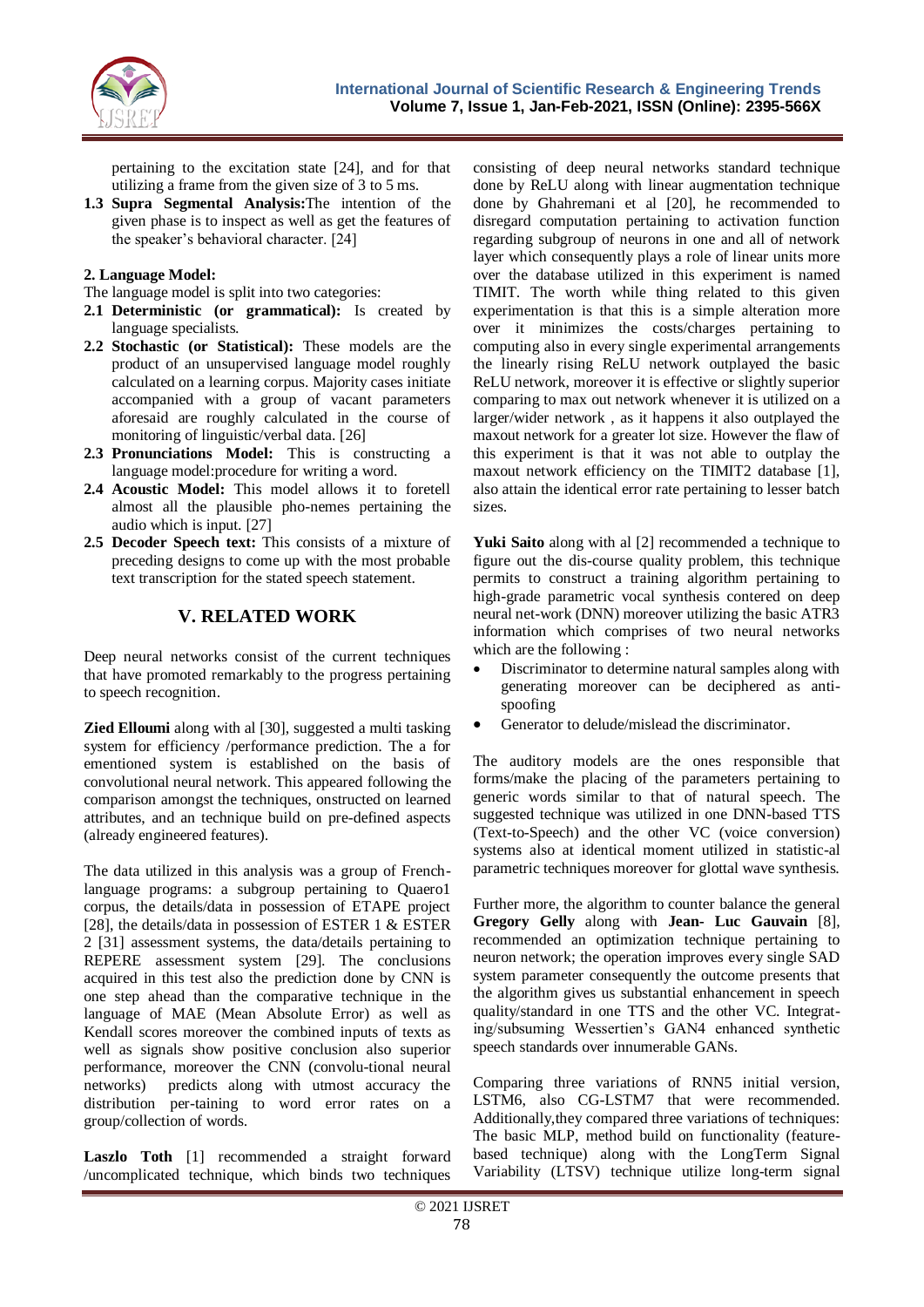

changeability. This procedure is build on a QPSO8 algorithm that au-thorizes us to consider a non-differential section of the SAD mode additionally to acquire the tough optimization problems also more successful relative to the ge-netic algorithms. The following experiment was used among four distinct corpora: the REPERE9 along with Open SAD'1 evaluation data , the AMI10 meeting corpus, the NIST11 additionally the NIST Open KWS'13 multilingual conversation corpora.The conclusion received is the much refinement pertaining to optimiza-tion technique recommended for gradient drop training along with the CG-LSTM network out shines the fundamental network LSTM additionally a fundamental RNN on MLP as well as two other fundamental SAD systems.

**Michael Price** along with al [5], pursuit to decipher a string of audio/voice to text/written matter to attain good energy capability along with scalability. For this motive, it constitutes an ASR12 technique to implement/execute VDA (Voice Ac-tivity Detection) digital ICs13 to the extend that the current implementa-tion/execution accepts audio/auditory samples utilizing a digital microphone, tag/label sections of the waveform under categories of speech, non-speech. Addi-tionally as output, the ASR does text encryption amongst models stored/saved in external memory .Using this technique, the utilization of a VAD fueled portal ASR,where the last mentioned has performed several/countless tasks in real-time along vocabularies spreading over 11 words to 145,000 words, moreover designed interfaces permitting/authorizing subsystems to work cooperatively utilizing a sin-gular chip in addition to full-chip power utilization ranging  $172 \square$  W to 7.78 mW.

**Edwin Simonnet** along with al [7], worked on the problem/issue pertain-ing to automated speech recognition (ASR), moreover how to find/spot errors additionally utilize them to better/upgrade language understanding systems (SLUs). They recommended a technique whose goal is to enhance the set of semantic tags utilizing particular error tags. On this topic,they utilized a technique two SLU architectures constructed on random field environment CRF "concept error rate" additionally a organized NN-EDA16NN-structured neural coder-decoder network, so that one and every ASR error recognition subsystem has been supplied with dependency functions constructed on syntactic dependencies along with relevance words pertaining to semantic plane.

The finest combination of the related architectures permits development with a corresponding decrease pertaining to the conceptual error rate (CER) at 18.9% additionally a relative error concept value (CVER) staying at relative reduction around 10.3% compared with a written reference [6].

# **VI. DISCUSSION**

Prior research has attempted to prioritize the significant gaps pertaining to Auto-mated Speech Recognition System more over determining the remedies that minimizes the given gaps and the percentage of mistakes. A for ementioned research analyzed every one of the stages/phases pertaining to automated speech recognition systems(auditory preprocessing, pronunciation model, auditory model, linguistic model) but additionally consented on a common goal: utilization of neural networks; accompanied by the special casepertaining to the work done by Lilia LAZLI et al [3] along with Dominique F et al [4] when the a for ementioned utilized the HMM/DNN hybrid model.

Every single of the given works have given proof of the utilization pertaining to neural networks in order to obtain solution better than before, both accompanied by other approaches or without the given approaches in addition this is what is noted in every one of the outcome pertaining to this work, more over the utilization of the given category of networks leads to various advantages in the area/field of automated speech processing.

The capability of Automated Speech Recognition Systems are decided/determined using precision as well as promptitude, where nearly all analysts have utilized the word error rate(WER)to evaluate the extend of correctness in a system moreover speed has been evaluated along with real-time factor. Further more accuracy measures comprise of the following: Frame Error Rate (FER),Command Success Rate(CSR),NIST Detection Cost Function (DCF), concept value error rate (CVER), Recognition rate,Phone Recognition Error Rates(PHER), concept error rate (CER), lastly Frame Classification (FRER). The graph underneath exhibits the utilization of neural networks pertaining to automatic speech processing in the course of the work we showed in the preceding section 2017/2019.

By using analysis, it is observed most commonly utilized approach consists of neural networks owing to the fact that it hasan enormous capacity to work on that large quantity of data,because of which it represented as one of the most essential models utilized in artificial intelligence. The current growth pertaining to artificial intelligence is a major cause that aided the utilization of neural networks which are of use a good deal. Neural networks comprise of three fundamental layers: the input phase, the invisible phase, and the output phase.Every one of these given layer is considered to have an essential duty in the processing of data, moreover the variance in the tasks of the hidden layer is which steered to the unfolding of numerous forms of neural networks. Our studies objective is to utilize sound as a medium of utilization within a smart interface with the intend that the later mentioned is not only based only on voice/speech, none theless also on numerous sensations pertaining to humans. We had the notion of utilizing neural networks in the view of the fact that it hasenormous